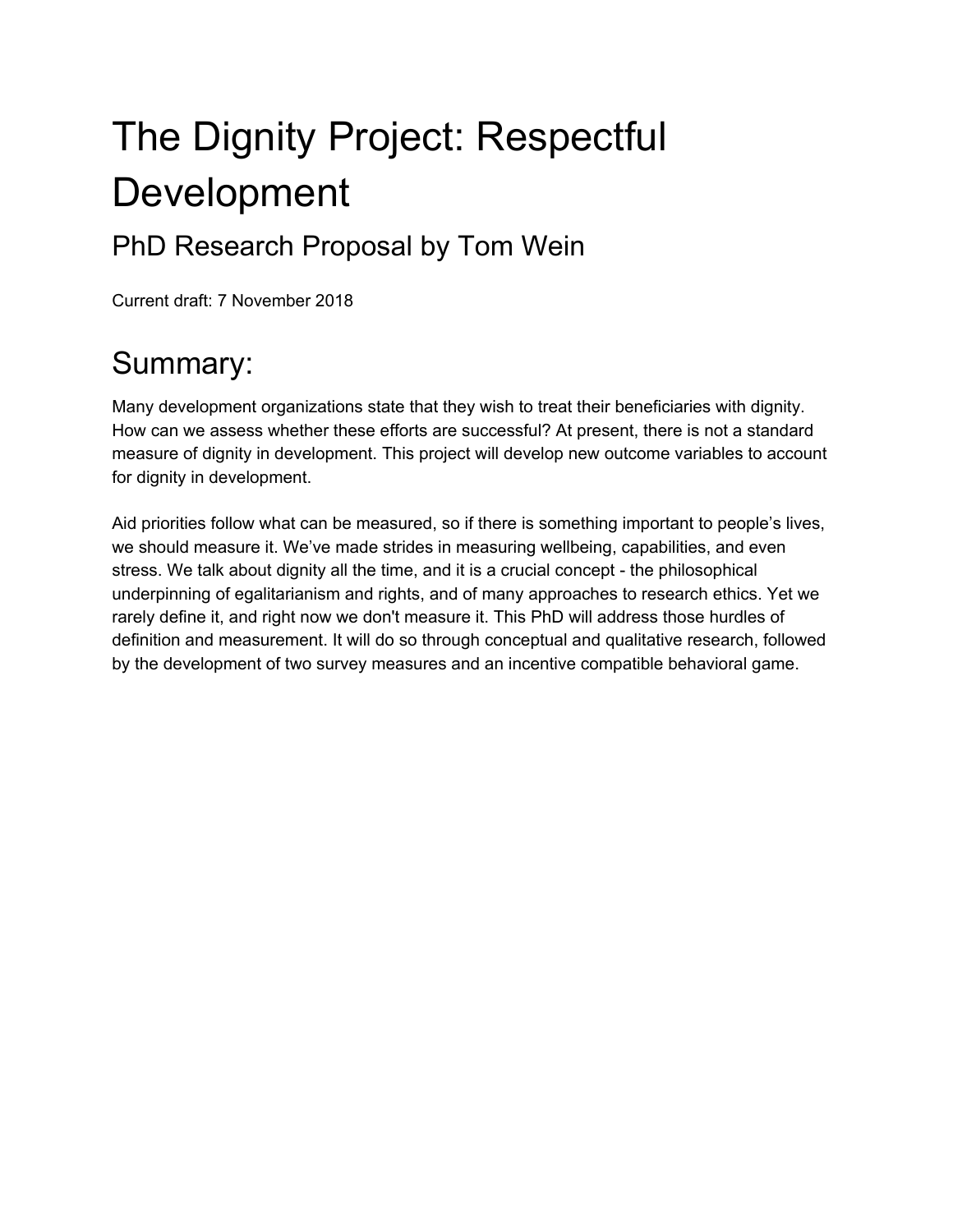| <b>Summary:</b>                    | 1              |
|------------------------------------|----------------|
| <b>Motivation:</b>                 | 3              |
| <b>Research questions:</b>         | $\mathbf{3}$   |
| Literature:                        | $\mathbf{3}$   |
| Definitions of dignity             | 3              |
| Alternative conceptions of dignity | 4              |
| Pinning down respectfulness        | 5              |
| Why study dignity                  | 6              |
| Considering measurement            | 6              |
| Methodology:                       | $\overline{7}$ |
| Incentive compatible measure       | 8              |
| Plan:                              | 8              |
| <b>Ethical considerations:</b>     | 9              |
| <b>Outcomes and impact:</b>        | 9              |
| <b>Author background:</b>          | 10             |
| <b>Bibliography:</b>               | 10             |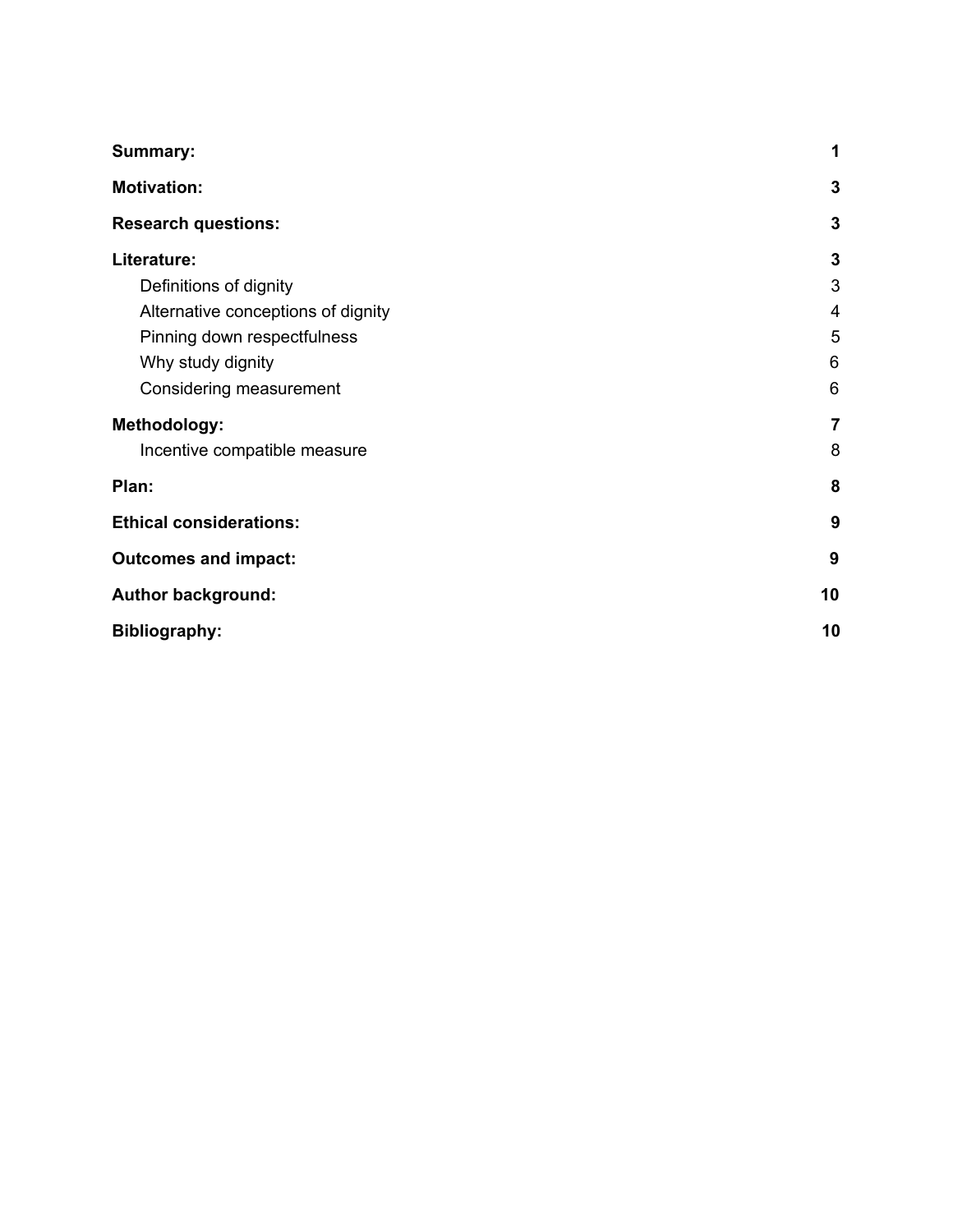### <span id="page-2-0"></span>Motivation:

Development aims to give people better lives. In doing so, we mainly aim to increase wealth and health – in part because we can measure those outcomes with ease. But there's more to a good life than spare cash and extra years. We've made strides in measuring wellbeing, capabilities, and even stress. If there is something important to people's lives, we should measure it. After all, donors will fund only what we can measure.

One glaring hole stands out: we often ask each other if our programs respect people's dignity – but do not ask those who actually use the program. When it comes to dignity, we could develop measurement tools to make that easy – but we haven't, at least not yet. That's in part because we often can't even agree what dignity means (Wein, 2018a). This PhD will address those hurdles of definition and measurement.

### <span id="page-2-1"></span>Research questions:

The principal research question is:

#### *How should the respectfulness of a development program be measured?*

Supporting this are a number of other questions:

- 1. How is dignity to be defined?
- 2. What are the principal routes through which respect for dignity is practiced?
- 3. How can proximate reactions to the respectfulness of a development program be measured?
- 4. How can a generalized sense of respectedness be measured through surveys?
- 5. How can a generalized sense of respectedness be measured through incentive compatible measures?

### <span id="page-2-2"></span>Literature:

In the sections below, I discuss definitions of dignity, including those concepts that are commonly discussed but which do not form part of this study. I then discuss respectfulness as the corollary of dignity. I then offer a discussion from the literature on why we should study dignity, and finally why we should measure it, anticipating some likely critiques.

#### <span id="page-2-3"></span>Definitions of dignity

There are many definitions of dignity, and we sometimes mean several of them simultaneously, which is why it has been termed "multivocal" (LaVaque-Manty, in Debes, 2017). Ideas of dignity draw on a whole host of intellectual traditions (Debes, 2017). That may help confirm its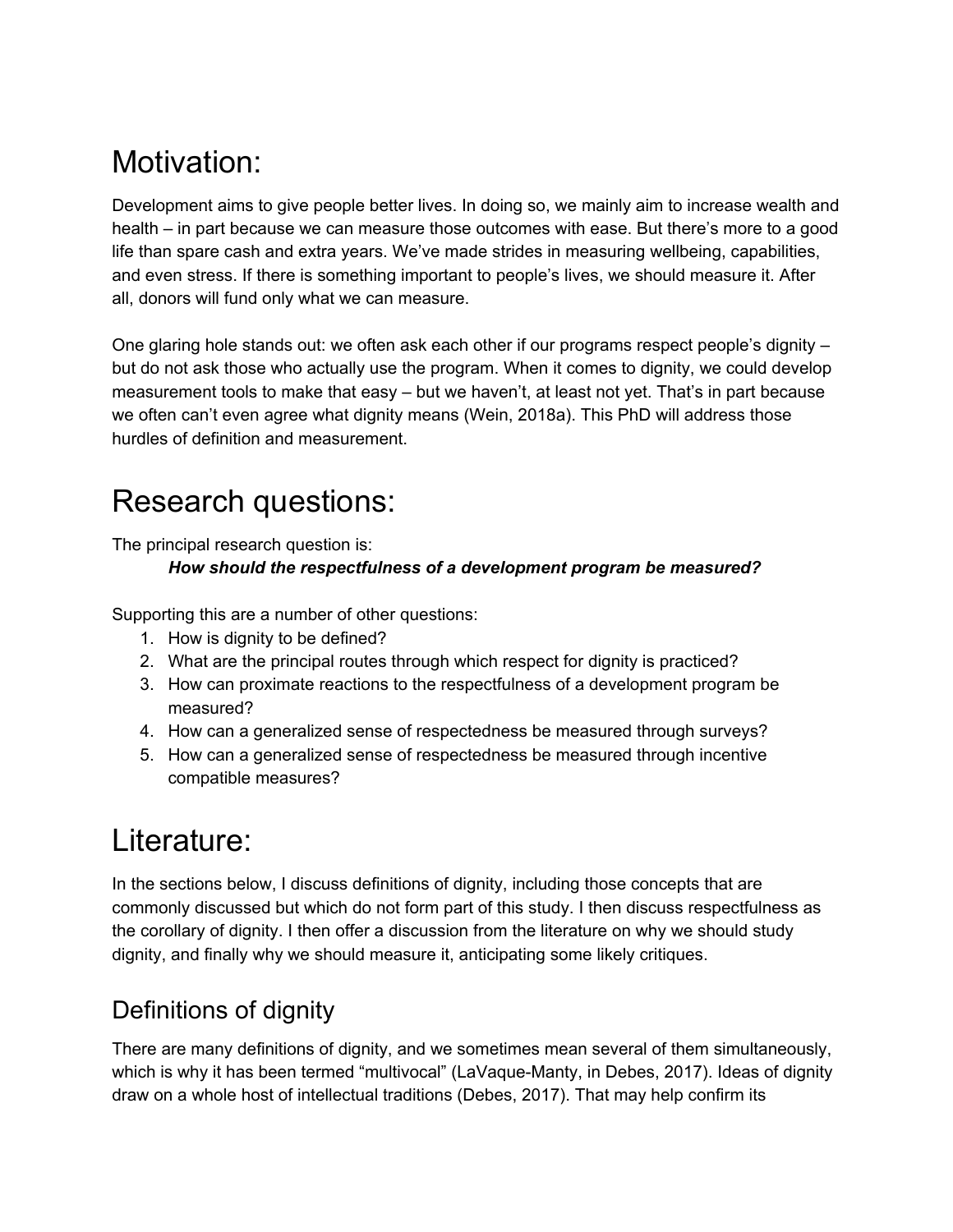importance as a topic of study, but we cannot measure all of these definitions at once, and we must pin ourselves to one clear definition.

Conceptions of dignity tend to be either 'merit-based', or 'moralized'. I am talking about moralized rather than merit-based dignity (Debes, 2017). Dignity is a universal, characteristic quality of persons. It is universal in that everyone has it, all of the time. It is characteristic, in that it is one of the things that defines someone as a person (this draws on the definition offered by Sensen, in Debes, 2017).

That a person has dignity has implications for how they should be treated by others. Simply because each person has dignity, they should be treated with respect. This respect is called 'recognition respect'. It is the sort of respect due simply because you recognize a person's dignity, and people do not need to do anything extra to earn that respect (Dillon, 2018).

Recognition respect is thus a kind of deliberative deference. For example, I show you 'recognition respect' as a person when I give appropriate consideration to you in deciding what to do. That is, I appropriately circumscribe or revise my choices if they would affect you, and I do this precisely because of your dignity. Having dignity means that you can make a claim on others that you be treated with respect. You have the standing to make claims upon another. In that sense, it is 'second-personal' (Darwall, in Debes, 2017). If they default on those claims by failing to treat you with respect, you can make an appeal to society to provide redress. Dignity is inalienable. Your dignity can be offended against, but it cannot be lowered or taken away, no matter how badly you are treated (Debes, 2017).

I am not talking about another common use of the word dignity, which is a 'merit-based' dignity that can be earned, forfeited or stripped away, and which gives rise to 'appraisal respect'. 'Moralized dignity' is a concept of a universal, intrinsic and characteristic dignity, which entails the ability to claim recognition respect. By contrast, merit-based dignity is not universal. It is the honor or status one achieves or earns by actions, as for example, in the case of a medal-winning sportswoman. This kind of dignity is not the object of direct deliberative deference (i.e. 'recognition respect') but instead it is the object of a positive attitude or appraisal (i.e. 'appraisal respect.'), and gives rise to appraisal respect. It is not universal, because it can be increased, decreased or stripped away entirely by certain experiences or actions. Correspondingly, it gives rise to appraisal respect, in which we make a judgement about how much respect they are due (Debes, 2017). Recognition respect is the basic minimum of respect that is owed to everybody; we may very well decide to accord additional respect beyond that minimum to certain people, based on our appraisal of them.

#### <span id="page-3-0"></span>Alternative conceptions of dignity

Many other conceptions of dignity have been suggested. Here I note several that I do not think should take priority for this project.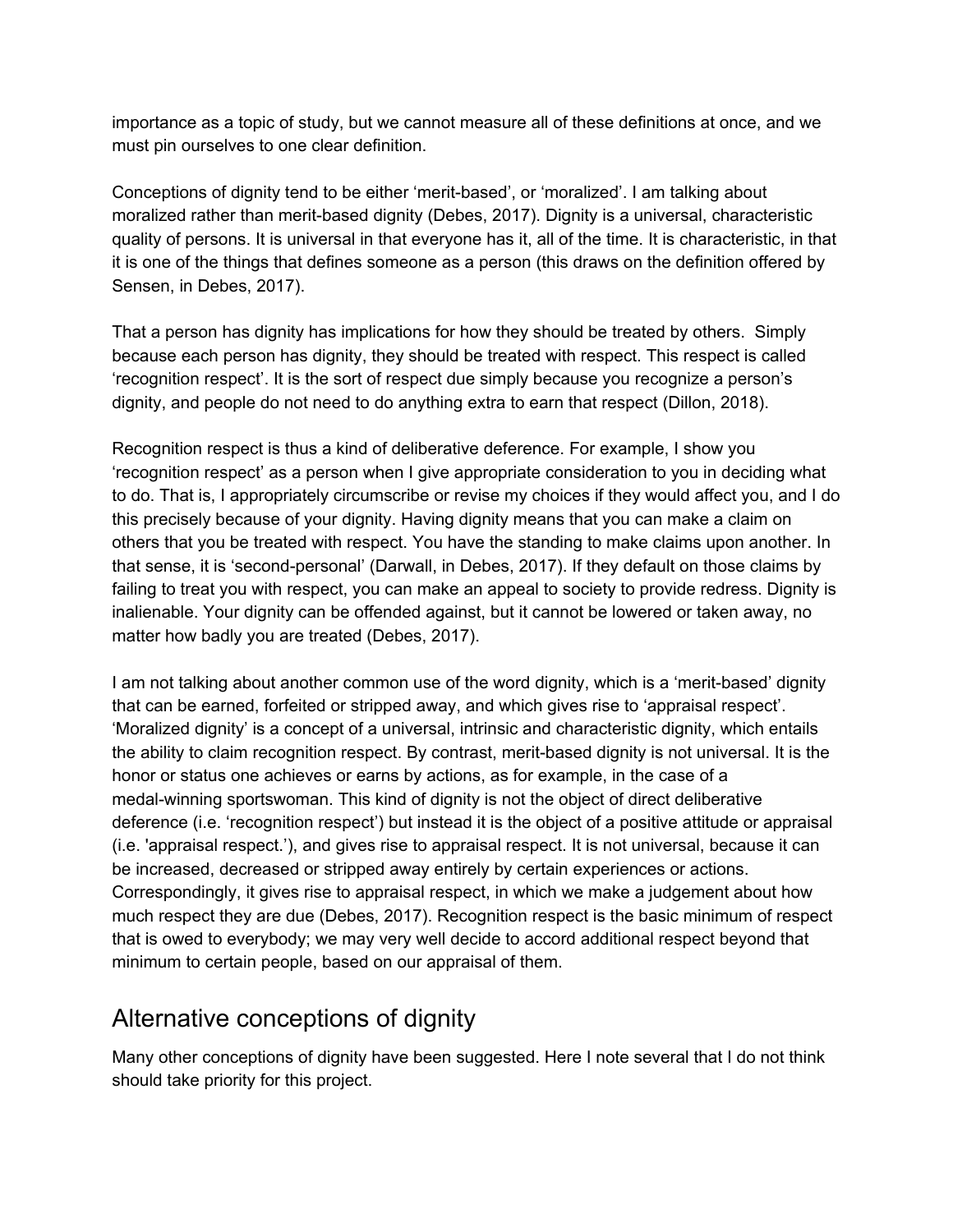First, our conception of dignity is not particularly that of Immanuel Kant. While I recognize the strong tradition of grounding dignity in reason, Kant's conception is more merit-based than is commonly understood (Sensen, in Debes, 2017). I therefore have no special focus on it being essential to only address people with reasoned arguments, and believe that imagination and empathy play an important role in showing respect (Debes, in Grimm, 2017).

I do not believe that humans have dignity because of their role as stewards of the environment (Kateb, 2014). I also do not believe that moralized dignity is really just a manifestation of merit-based dignity, following a supposed great levelling up in which everyone entered into the aristocracy (Waldron, 2015).

#### <span id="page-4-0"></span>Pinning down respectfulness

If recognizing that someone has dignity requires that we treat them with recognition respect, we must examine what may constitute respectfulness. What is considered respectful surely varies. It varies not just across cultures, but from person to person, and in different contexts. One person may consider a speedy, wordless transaction at a supermarket till to be respectful, in that it does not intrude upon them or consume their time. Another person may feel that such silence is disrespectful in its failure to engage with them as an individual. Both people would probably consider the speed of a retail transaction to be disrespectful, if it came from the host of a party they were attending. Whether something is respectful depends on their expectations.

There may be a consensus list of things that all people everywhere feel are disrespectful, but there would still be many things not on that consensus list, that a particular person may feel are disrespectful. There is consequently little point in attempting to create a comprehensive list of respectful actions, or respectful rules of interaction. Instead, we must say that someone's dignity has been respected when they feel that they have been respected. Or to put it another way, respectfulness is subjective. Respectfulness is manifested when people feel they have been recognized (Debes, in Grimm, 2017). There are several possible ways of identifying when this has happened. We are inclined to tentatively suggest that this is done by recognising someone's autonomy, individuality and equality. However, determining this is an important question for this research project.

By saying that respectfulness is a matter for subjective evaluation, I am noting that people with diminished expectations will be willing to accept poorer treatment without considering it disrespectful. Clearly this is not desirable – we would prefer everyone to receive superb treatment. However, we may assert that if they receive poor treatment, and they did not feel it was disrespectful, then any damage done by this poor treatment is not damage done to their sense of respectedness. Rather, if that treatment is damaging, it is damaging to some other aspect.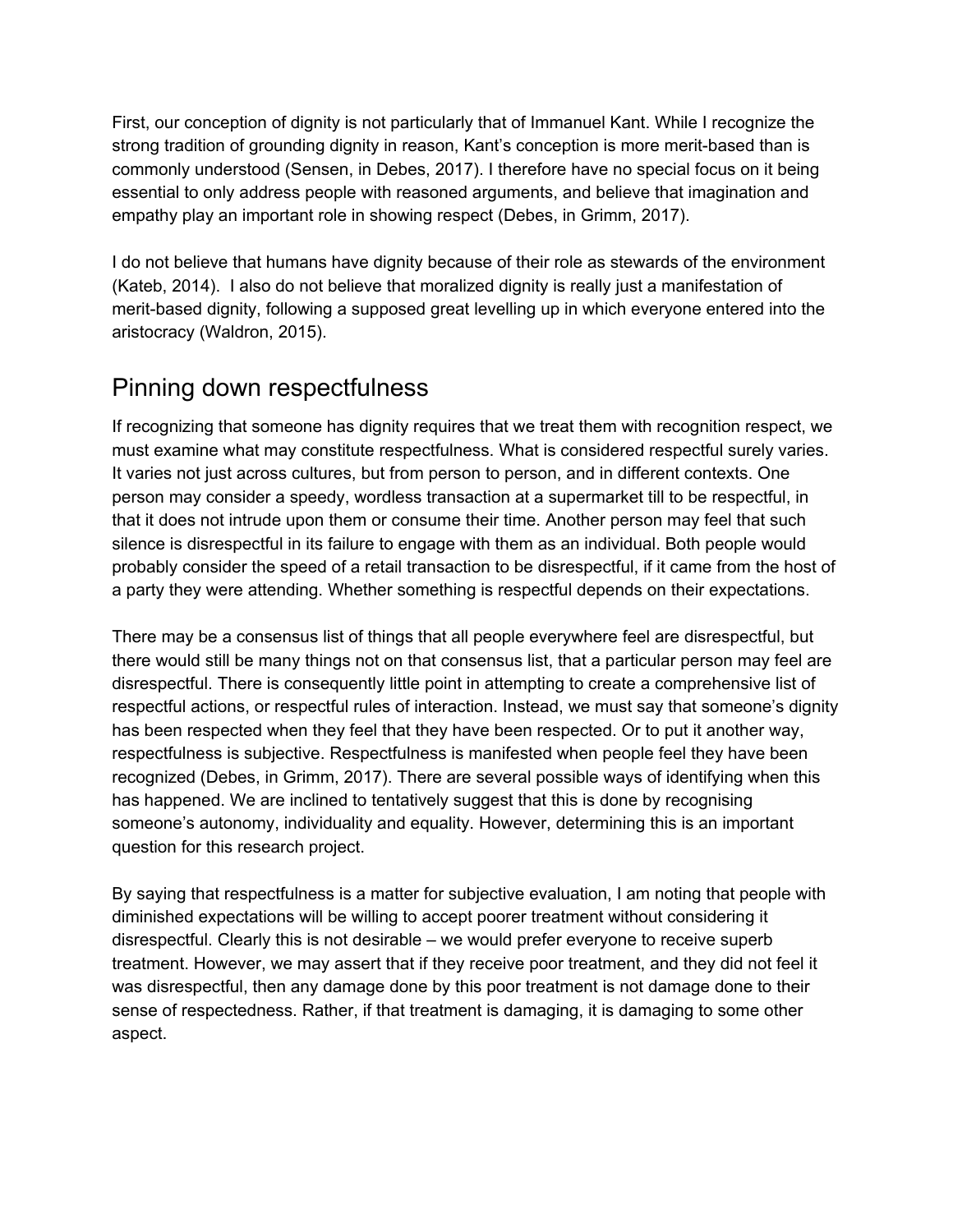There remains scholarly dispute about which agents have dignity (Nussbaum, 2006), but I do not attempt to resolve it here. Anyone who has the capability to take part in our research will also be assumed to have dignity.

#### <span id="page-5-0"></span>Why study dignity

Dignity is much discussed. Claims are often made that particular initiatives or programs respect people's dignity – or fail to do so. Yet it is rarely defined, and many people mean many different things by it (LaVaque-Manty, in Debes, 2017). Consequently few of those claims can be properly assessed (Holloway & Grandi, 2018; see Wein, 2018a for a collection of examples). The idea of dignity underpins egalitarianism (Debes, 2017), which is one of the underlying moral assumptions of international development. Development processes and programmes have inherent power imbalances (Ferguson, 1990). They consequently pose a particular challenge in terms of delivering interactions that are respectful of people's dignity.

Some of the development programs that we care most about are frequently discussed in terms of their potential impact on dignity. In particular, cash transfers make up an increasingly large share of development and humanitarian assistance, and seem to have promising impacts. It is a claim of cash transfer proponents that their approach respects people's dignity (see for instance Hochfeld & Plagerson, 2011).

Dignity is sometimes said to be the quality in all humans that grounds human rights. For example, dignity is much-discussed in the Universal Declaration on Human Rights. In the German Grundgesetz the explicit claim is made that we have rights in virtue of our dignity (Debes, 2009). Dignity is less discussed in applied research ethics – it is not mentioned in the Nuremburg Code or Belmont Report, and is mentioned only once in the WMA Helsinki Declaration (HHS.gov, 2016). However, it or some similar concept is surely implicit in the general calls for respect for human subjects in all fields of research.

#### <span id="page-5-1"></span>Considering measurement

There have been many initiatives to expand the range of things that we discuss and measure as social aims. All of these begin from the starting point that we miss something essential about human flourishing when we attempt only to increase wealth or health, or only to meet basic needs (Chambers, 2007). Some of the most prominent of these lines of research are capabilities and happiness (Alkire, 2015; Hills & Argyle, 2002).

Advocates for focusing on capabilities and happiness claim that these are intrinsically valuable, and are important in themselves. This claim implies that measures of instrumentally valuable things – such as dignity – would be encompassed by their measures, and that any improvement in dignity would be detectable in increased capabilities or increased happiness. There are two theoretical counterarguments, and one practical one.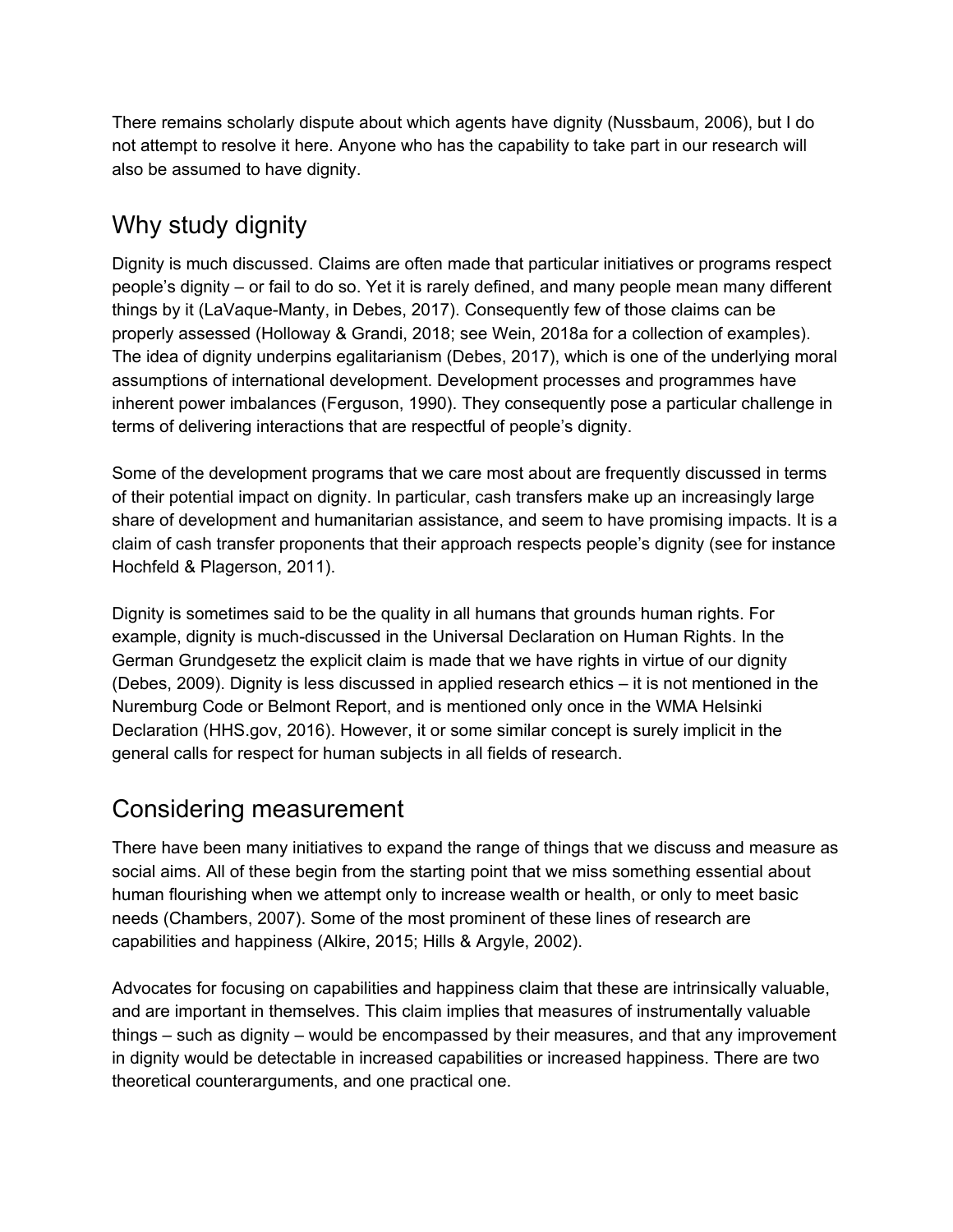The first theoretical counterargument is that we may be interested in measuring more than only intrinsically valuable things. Dignity may be a mechanism for reaching those intrinsically valuable things. To the extent that we accept that happiness or capabilities are truly intrinsically valuable, and that dignity is at most a means to those ends, we should still be interested in dignity, because it may be one among several competing explanations for how we reach those ends. Just as we measure hunger, income and violence, we should also measure dignity.

The second theoretical counterargument is that dignity and other outcomes sometimes clash. We can certainly imagine situations programs that increase income, but diminish dignity. When they do clash, we can say that we are willing to prioritize one over another, but without a completely convincing argument that one takes primacy over another, we can only do so with a careful understanding of both. Thus we should measure dignity too.

The fourth, practical, counterargument is that by studying dignity, we have a high chance of moving development beyond measuring only health, wealth and the meeting of basic needs. Advocates for capabilities, happiness and dignity can all agree that current measures do not capture enough of what is important to human flourishing (Coyle, 2014). To the extent that development evaluation is a fragmented world of individual M&E professionals drafting measures in a hurry, many different measures that help achieve this aim should be available. Concepts which are already common in the development discourse – such as dignity – are more likely to gain traction as topics to be measured.

### <span id="page-6-0"></span>Methodology:

Beyond the literature review, there are three primary research components to this project. For each of these, the table below defines the associated research questions and a proposed method. Individual tasks and expected timelines are detailed in the following section, 'Plan'.

| <b>Phase</b>            | <b>Research</b><br><b>Questions</b>                                                                                              | <b>Method notes</b>                                                                                                                                                                                                                                                                                                                                                                                                                                                                                                                                                                                                                                                                                                                            | <b>Main steps</b>                                                                                                                                                                                                                    |
|-------------------------|----------------------------------------------------------------------------------------------------------------------------------|------------------------------------------------------------------------------------------------------------------------------------------------------------------------------------------------------------------------------------------------------------------------------------------------------------------------------------------------------------------------------------------------------------------------------------------------------------------------------------------------------------------------------------------------------------------------------------------------------------------------------------------------------------------------------------------------------------------------------------------------|--------------------------------------------------------------------------------------------------------------------------------------------------------------------------------------------------------------------------------------|
| Qualitative<br>Research | How is dignity<br>to be defined?<br>What are the<br>principal<br>routes through<br>which respect<br>for dignity is<br>practiced? | The many inequalities in contemporary scholarship will mean that my<br>literature review will inevitably focus on Western philosophical<br>traditions, and may discount the perspectives of those who<br>development seeks to benefit (Ampofo, 2016) - in ways that will<br>damage the development of measures (Scott, 1999). To correct for<br>that in developing definitions, I will conduct a qualitative research<br>phase.<br>I will conduct semi-structured in-depth interviews with a number of<br>Kenyans who currently benefit from an aid program, and a number of<br>staff at organisations which explicitly espouse dignity as an objective<br>in their work.<br>will be following the general procedure detailed by Hennink et al | Approximately 25<br>semi-structured<br>in-depth interviews:<br>15 with those<br>who benefit from<br>an aid program.<br>10 with those<br>working in<br>organisations that<br>espouse dignity.<br>Analysis through<br>Grounded Theory. |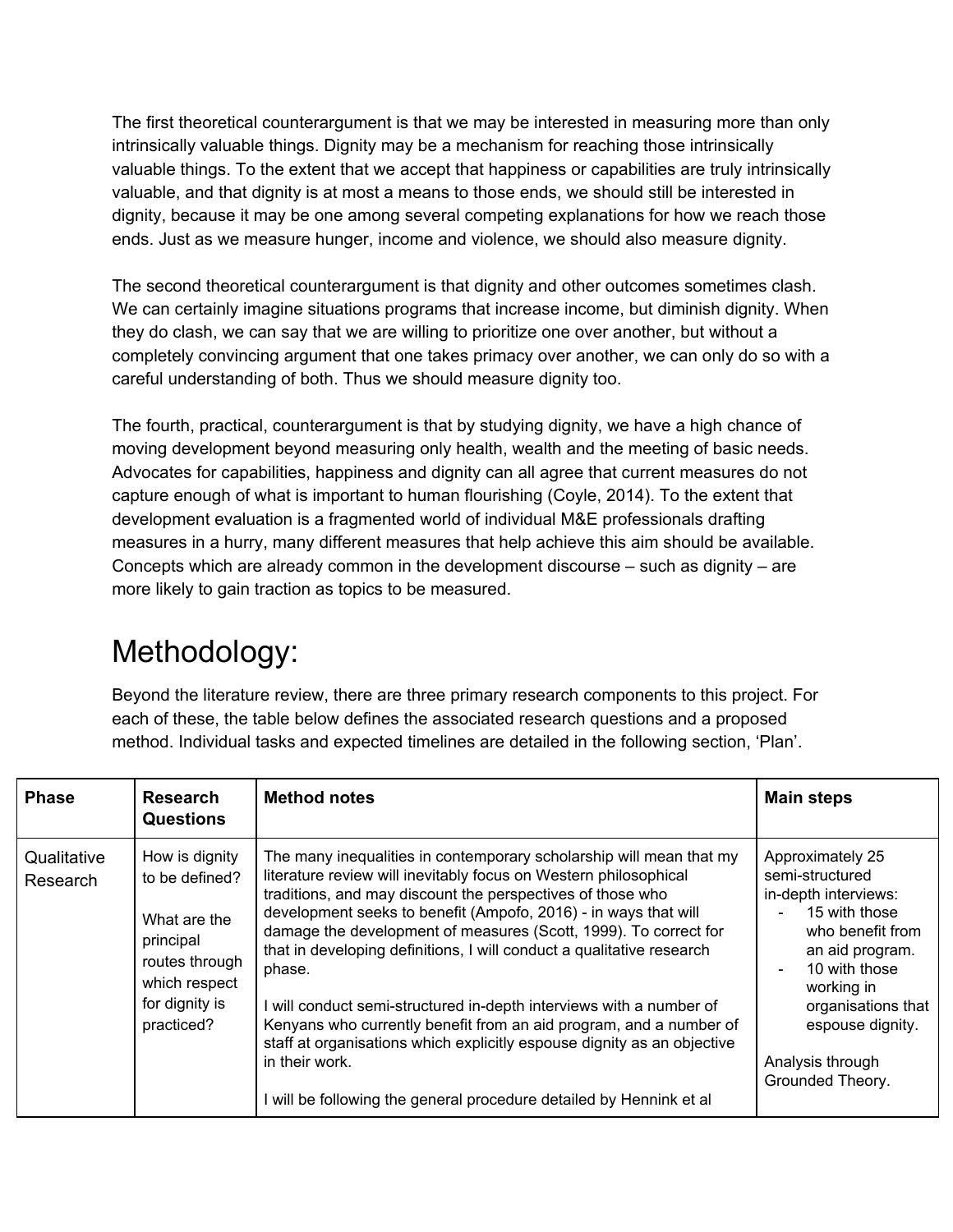|                                                  |                                                                                                                                                                                                                | (2010). I will develop and translate a question guide, with interviews<br>being conducted in Kiswahili by an experienced qualitative<br>interviewer. Interviews will be conducted until theoretical saturation<br>has been reached. They will be transcribed in English, and analysed<br>using a grounded theory approach (Charmaz & Belgrave, 2007). This<br>approach will help fulfil the aim of correcting for biases in the existing<br>theoretical frameworks by allowing codes, concepts and categories to<br>emerge during the analysis procedure.                                                                                                                                                                                                                                                                                                                                                                                                                                                                                                                                                                                                |                                                                                                                                                                                                                                                                                                                                                                            |
|--------------------------------------------------|----------------------------------------------------------------------------------------------------------------------------------------------------------------------------------------------------------------|----------------------------------------------------------------------------------------------------------------------------------------------------------------------------------------------------------------------------------------------------------------------------------------------------------------------------------------------------------------------------------------------------------------------------------------------------------------------------------------------------------------------------------------------------------------------------------------------------------------------------------------------------------------------------------------------------------------------------------------------------------------------------------------------------------------------------------------------------------------------------------------------------------------------------------------------------------------------------------------------------------------------------------------------------------------------------------------------------------------------------------------------------------|----------------------------------------------------------------------------------------------------------------------------------------------------------------------------------------------------------------------------------------------------------------------------------------------------------------------------------------------------------------------------|
| Developing<br>survey<br>measures                 | How can<br>proximate<br>reactions to<br>the<br>respectfulness<br>of a<br>development<br>program be<br>measured?<br>How can a<br>generalized<br>sense of<br>respectedness<br>be measured<br>through<br>surveys? | Following the guidelines laid out by Devellis (2016), for each of the<br>two measures, I will draw on the theoretical foundations laid by the<br>literature review in order to develop an item pool and validation items,<br>and then review those items with colleagues and through 5-8 cognitive<br>interviews (Collins, 2003) with low-income Nairobians.<br>The resulting items would be translated and programmed, and then<br>administered to a sample of approximately 300 low-income<br>Nairobians. From the resulting data, I would calculate item-scale<br>correlations, item variances and item means, and undertake factor<br>analysis, allowing me to determine the main or leading items to be<br>included in the scales. Then, I would test for reliability by calculating<br>alpha. Where alpha is sufficiently high, I would then minimize the<br>length of scale (Devellis, 2016).                                                                                                                                                                                                                                                     | Development of Survey<br>Measure 1 and Survey<br>Measure 2 item pool.<br>Translation and back<br>translation into<br>Kiswahili.<br>Cognitive interviewing<br>and debriefs to assess<br>and revise the survey<br>measures.<br>Programming of survey<br>measures in ODK.<br>Pre-testing of survey<br>measures with 300<br>respondents.<br>Validity and reliability<br>tests. |
| Developing<br>incentive<br>compatible<br>measure | How can a<br>generalized<br>sense of<br>respectedness<br>be measured<br>through<br>incentive<br>compatible<br>measures?                                                                                        | Survey measures can tell us much, but measurement is more<br>accurate when it is 'incentive compatible' - that is, when people are<br>incentivised to reveal their true answer. Behavioral games are often<br>designed to elicit these true preferences, and are now widely used<br>across experimental economics (Camerer, 2011) to address a huge<br>range of research questions (Gintis, 2009). An incentive compatible<br>measure of respectfulness can be used to diminish the strong social<br>desirability bias associated with being asked to evaluate an aid-giver.<br>Options are likely to include the range of incentive-compatible belief<br>elicitation approaches surveyed by Schotter & Trevino (2014).<br>Construct and content validity will be assessed through a review of the<br>method by those who took part in the qualitative research phase.<br>Reliability will be assessed through a test-retest method in which<br>participants repeatedly take the test until learning effects tail off, and<br>then the final two tests are compared. Upon completion, they will also<br>undertake an exit survey checking comprehension. | Development of<br>incentive compatible<br>measure.<br>Validity assessment<br>with qualitative<br>participants.<br>Translation into<br>Kiswahili and<br>backtranslation.<br>Programming of survey<br>measure in oTree.<br>Development of<br>accompanying lab<br>administration protocol.<br>'Dry' piloting to ensure<br>it functions correctly.                             |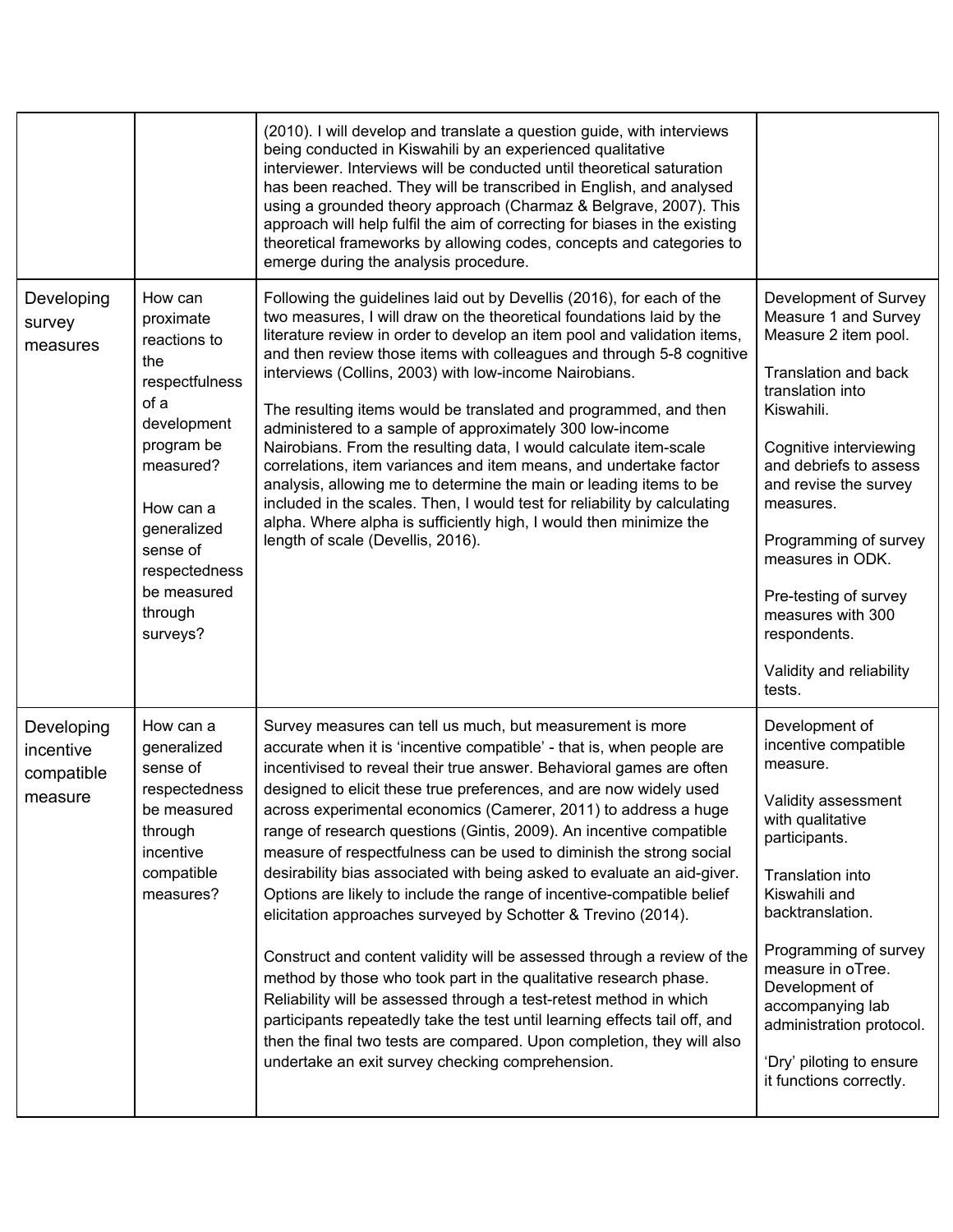|  | The development and testing of the laboratory measures will most<br>likely be done at the Busara Center for Behavioral Economics - my<br>former employer. They have a pool of approximately 12,000<br>respondents from low-income areas of Nairobi, who can be invited to<br>take part in sessions. Their approach is described in Haushofer et al,<br>2014. It would most likely be programmed in oTree (Chen et al, 2016). | 'Wet' piloting with<br>subjects to assess<br>reliability, with<br>comprehension checks. |
|--|------------------------------------------------------------------------------------------------------------------------------------------------------------------------------------------------------------------------------------------------------------------------------------------------------------------------------------------------------------------------------------------------------------------------------|-----------------------------------------------------------------------------------------|
|--|------------------------------------------------------------------------------------------------------------------------------------------------------------------------------------------------------------------------------------------------------------------------------------------------------------------------------------------------------------------------------------------------------------------------------|-----------------------------------------------------------------------------------------|

### <span id="page-8-0"></span>Plan:

There are five phases to this proposed project:

- 1. Project Management
- 2. Literature Review
- 3. Qualitative Research
- 4. Developing measures
- 5. Writing up and communication

A 36-month plan is summarised below, with task breakdowns for each month provided in the accompanying [Google](https://docs.google.com/spreadsheets/d/1R47qdVxP_RsBH8Gjm6w7b0GGspxM18_cUPI1wugTV0I/edit?usp=sharing) Sheet Gantt chart.

|                             | Year 1                                                                                                                                           |  |  |  |  |  |  |  |  | Year 2 |  |  |  |  |  |  |  |  |  |  |  | Year <sub>3</sub> |  |  |  |  |  |  |  |  |  |  |  |
|-----------------------------|--------------------------------------------------------------------------------------------------------------------------------------------------|--|--|--|--|--|--|--|--|--------|--|--|--|--|--|--|--|--|--|--|--|-------------------|--|--|--|--|--|--|--|--|--|--|--|
| Phase                       | Sept Oct Nov Dec Jan Feb Mar Apr May Jun Jul Aug Sep Oct Nov Dec Jan Feb Mar Apr May Jun Jul Aug Sep Oct Nov Dec Jan Feb Mar Apr May Jun Jul Aug |  |  |  |  |  |  |  |  |        |  |  |  |  |  |  |  |  |  |  |  |                   |  |  |  |  |  |  |  |  |  |  |  |
| 1. Project Management       |                                                                                                                                                  |  |  |  |  |  |  |  |  |        |  |  |  |  |  |  |  |  |  |  |  |                   |  |  |  |  |  |  |  |  |  |  |  |
| 2. Literature Review        |                                                                                                                                                  |  |  |  |  |  |  |  |  |        |  |  |  |  |  |  |  |  |  |  |  |                   |  |  |  |  |  |  |  |  |  |  |  |
| 3. Qualitative Research     |                                                                                                                                                  |  |  |  |  |  |  |  |  |        |  |  |  |  |  |  |  |  |  |  |  |                   |  |  |  |  |  |  |  |  |  |  |  |
| 4. Developing measures      |                                                                                                                                                  |  |  |  |  |  |  |  |  |        |  |  |  |  |  |  |  |  |  |  |  |                   |  |  |  |  |  |  |  |  |  |  |  |
| 5. Write up & communication |                                                                                                                                                  |  |  |  |  |  |  |  |  |        |  |  |  |  |  |  |  |  |  |  |  |                   |  |  |  |  |  |  |  |  |  |  |  |

### <span id="page-8-1"></span>Ethical considerations:

As with all human subjects research, this project would involve certain risks, as well as benefits, to the participants. These are briefly outlined below; naturally this will be further expanded in applying for IRB and local governmental approvals.

Participants would have the opportunity to reflect and express their feelings about aid and its processes. They would also have the chance to influence international development in a way which is more respectful of their needs.

**Risk 1:** However, in doing so, they might be reliving incidences of humiliation or disrespect. This could compound those experiences. This will be principally addressed through additional training to interviewers in building a sympathetic rapport and a proper debriefing period, as well as alerting participants to any currently available 'helpline' or support resources.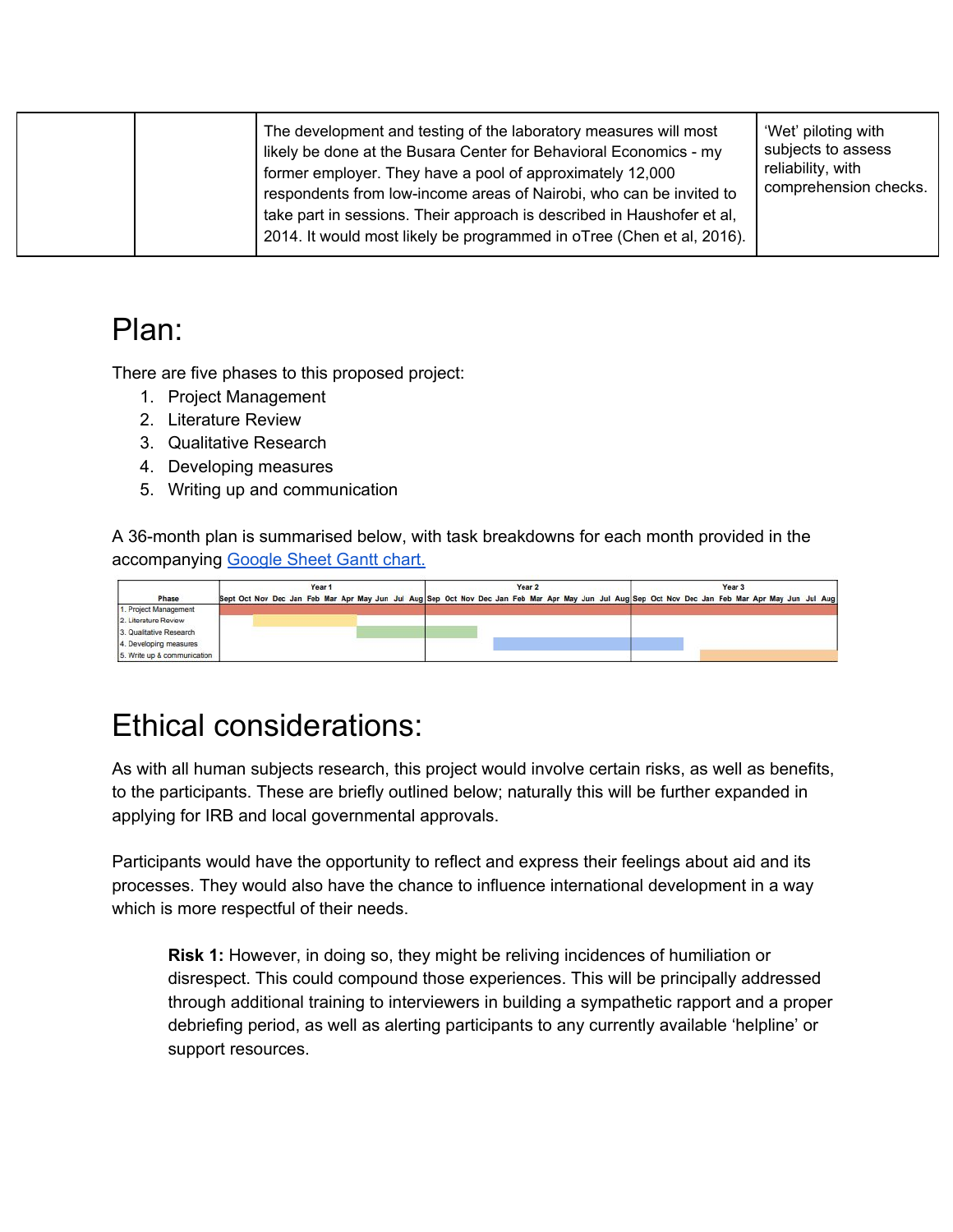**Risk 2:** Participants may be being invited to criticise powerful aid organisations, on whom they may depend. Research must be conducted by independent researchers, with proper anonymization procedures in place before any data is shared.

**Risk 3:** I may fail to respect the dignity of our participants in the course of our own research. Quantitative measurement will necessarily mean looking at the average experience of many people. In conducting our research, I will need to take steps to ensure that I myself properly respect participants.

### <span id="page-9-0"></span>Outcomes and impact:

Dignity is undervalued in international development practice and research. By developing measures of respectfulness, there is the an opportunity to change international development practice. Demonstrable impact on research and practice are essential to my own criteria for judging the project's success, and I have budgeted time to pursue that.

Though outcomes and impact can be hard to predict, I expect four main effects to flow from this research:

**Outcome 1:** A clear definition of dignity has the potential to significantly clarify academic and practitioner debates in international development.

**Outcome 2:** A definition of dignity and an approach to measurement of respectfulness which incorporates the voices of aid recipients has the potential to ensure such debates are centred on the frames and experiences of aid recipients.

**Outcome 3:** Simple to use measures of respectfulness have the potential to greatly increase the inclusion of respectfulness as an outcome in academic research and M&E for development programs.

**Outcome 4:** Widely used measures of respectfulness have the potential to move development towards greater respectfulness.

### <span id="page-9-1"></span>Author background:

I have been leading social science research in developing countries for ten years. In total, I have led 18 mixed methods social science research projects and contributed to 14 more. At the Busara Center for Behavioral Economics, I led large teams in a six-country portfolio of research worth \$1.7m. At the same time, I also won \$1.5m in new funding, and wrote widely. I hold degrees in War Studies (1st, KCL, 2009) and in Communication for Development ('A', Malmö University, 2018).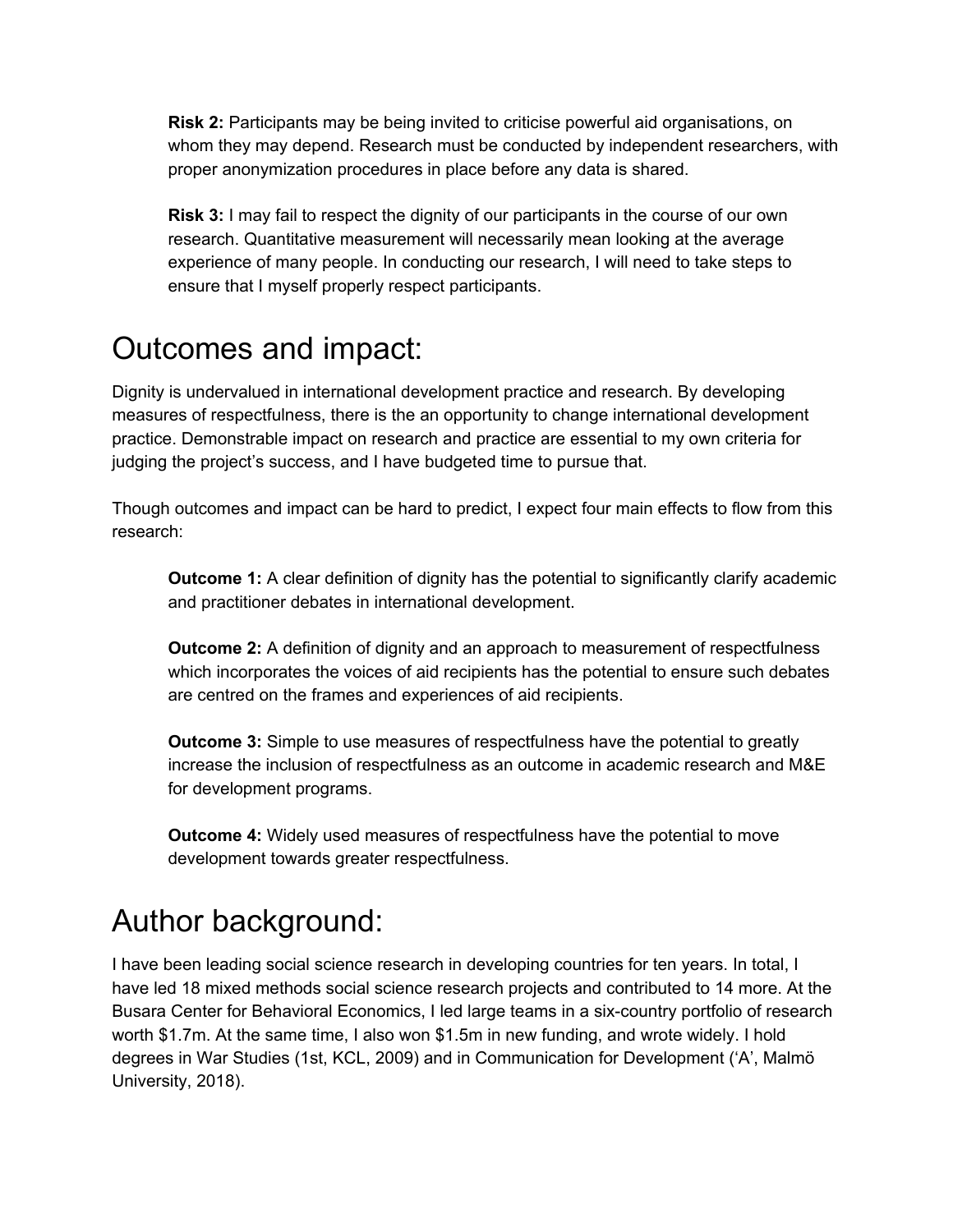<span id="page-10-0"></span>Contact me at: [tomawein@gmail.com,](mailto:tomawein@gmail.com) or [tomweinresearch.me.](http://tomweinresearch.me/)

### Bibliography:

Some of the key citations I will be drawing on in the course of this project are:

Adler, A., & Seligman, M. E. (2016). Using wellbeing for public policy: Theory, measurement, and recommendations. International Journal of Wellbeing, 6(1).

Alkire, S. (2015). The capability approach and well-being measurement for public policy.

Alkire, S., & Foster, J. (2011). Counting and multidimensional poverty measurement. Journal of Public Economics, 95(7), 476–487.

Ampofo, A. A. (2016). Re-viewing Studies on Africa, #Black Lives Matter, and Envisioning the Future of African Studies. African Studies Review, 59(2), 7–29. https://doi.org/10.1017/asr.2016.34

Block, N. (1995). Some concepts of consciousness. Sciences, 18(2).

Camerer, C. F. (2011). Behavioral Game Theory: Experiments in Strategic Interaction. Princeton University Press.

Chambers, R. (2007). Who counts? The quiet revolution of participation and numbers.

Chambers, R., & Blackburn, J. (1996). The power of participation: PRA and policy.

Charmaz, K., & Belgrave, L. L. (2007). Grounded theory. The Blackwell Encyclopedia of Sociology.

Chen, D. L., Schonger, M., & Wickens, C. (2016). oTree—An open-source platform for laboratory, online, and field experiments. Journal of Behavioral and Experimental Finance, 9, 88–97.

Collins, D. (2003). Pretesting survey instruments: An overview of cognitive methods. Quality of Life Research, 12(3), 229–238. https://doi.org/10.1023/A:1023254226592

Coyle, D. (2015). GDP: A Brief but Affectionate History - Revised and expanded Edition (Revised ed. edition). Princeton: Princeton University Press.

Debes, R. (2009). Dignity's gauntlet. Philosophical Perspectives, 23(1), 45–78.

Debes, R. (Ed.). (2017). Dignity: A History (1 edition). New York: Oxford University Press.

Devellis, R. F. (2016). Scale Development: Theory and Applications (Fourth edition). Los Angeles: Sage Publications, Inc.

Dillon, R. S. (2013). Dignity, character and self-respect. Routledge.

Dillon, R. S. (2018). Respect. In E. N. Zalta (Ed.), The Stanford Encyclopedia of Philosophy (Spring 2018). Metaphysics Research Lab, Stanford University. Retrieved from https://plato.stanford.edu/archives/spr2018/entries/respect/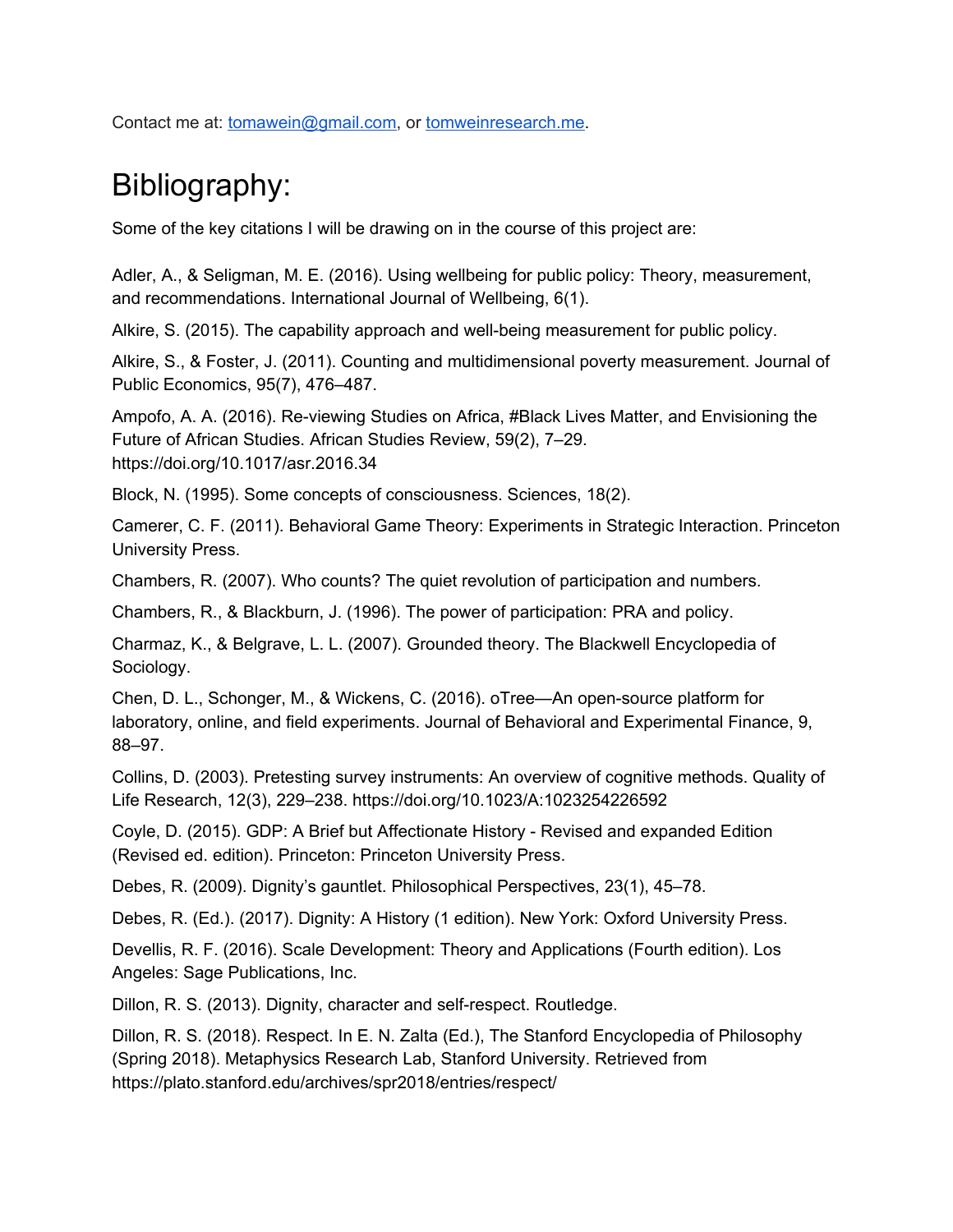Ethical Codes & Research Standards. (2016, February 19). [Text]. Retrieved September 29, 2018, from

https://www.hhs.gov/ohrp/international/ethical-codes-and-research-standards/index.html

Ferguson, J. (1990). The anti-politics machine:'development', depoliticization and bureaucratic power in Lesotho. CUP Archive.

Gawande, A. (2015). Being Mortal : Medicine and What Matters in the End. Picador.

Gintis, H. (2009). Game Theory Evolving: A Problem-Centered Introduction to Modeling Strategic Interaction - Second Edition (2 edition). Princeton: Princeton University Press.

Grimm, S. R. (Ed.). (2017). Making Sense of the World: New Essays on the Philosophy of Understanding (1 edition). New York, NY, United States of America: Oxford University Press.

Haushofer, J., Collins, M., de Giusti, G., Njoroge, J., Odero, A., Onyango, C., … Hughes, C. (2014). A methodology for laboratory experiments in developing countries: Examples from the Busara Center. SSRN.

Hennink, M., Hutter, I., & Bailey, A. (2010). Qualitative Research Methods (1 edition). London ; Thousand Oaks, Calif: SAGE Publications Ltd.

Hills, P., & Argyle, M. (2002). The Oxford Happiness Questionnaire: a compact scale for the measurement of psychological well-being. Personality and Individual Differences, 33(7), 1073–1082.

Himanen, P. (2014). Dignity as Development. Oxford University Press. Retrieved from http://www.oxfordscholarship.com/view/10.1093/acprof:oso/9780198716082.001.0001/acprof-97 80198716082-chapter-11

Hochfeld, T., & Plagerson, S. (2011). Dignity and stigma among South African female cash transfer recipients. IDS Bulletin, 42(6), 53–59.

Holloway, K., & Grandi, F. (2018). Dignity in displacement: a review of the literature (HPG Integrated Programme 2017-19. From the ground up: understanding local response in crises). London: Overseas Development Institute. Retrieved from

https://www.odi.org/publications/11148-dignity-displacement-review-literature

Kahneman, D. (2013). Thinking, Fast and Slow (1st edition). New York: Farrar, Straus and Giroux.

Kanbur, R., Chambers, R., Petesch, P., Uphoff, N., Ravallion, M., Bourguignon, F., … Booth, D. (2001). Qual-Quant Qualitative and Quantitative Poverty Appraisal: Complementarities, Tensions and the Way Forward.

Kant, I. (2017). Groundwork of the Metaphysic of Morals. (T. K. Abbott, Trans.). S.l.: Digireads.com Publishing.

Kateb, G. (2011). Human Dignity. Harvard University Press.

Nunnally, J. C., & Bernstein, I. H. (1994). Psychometric Theory (3rd edition). New York: McGraw-Hill.